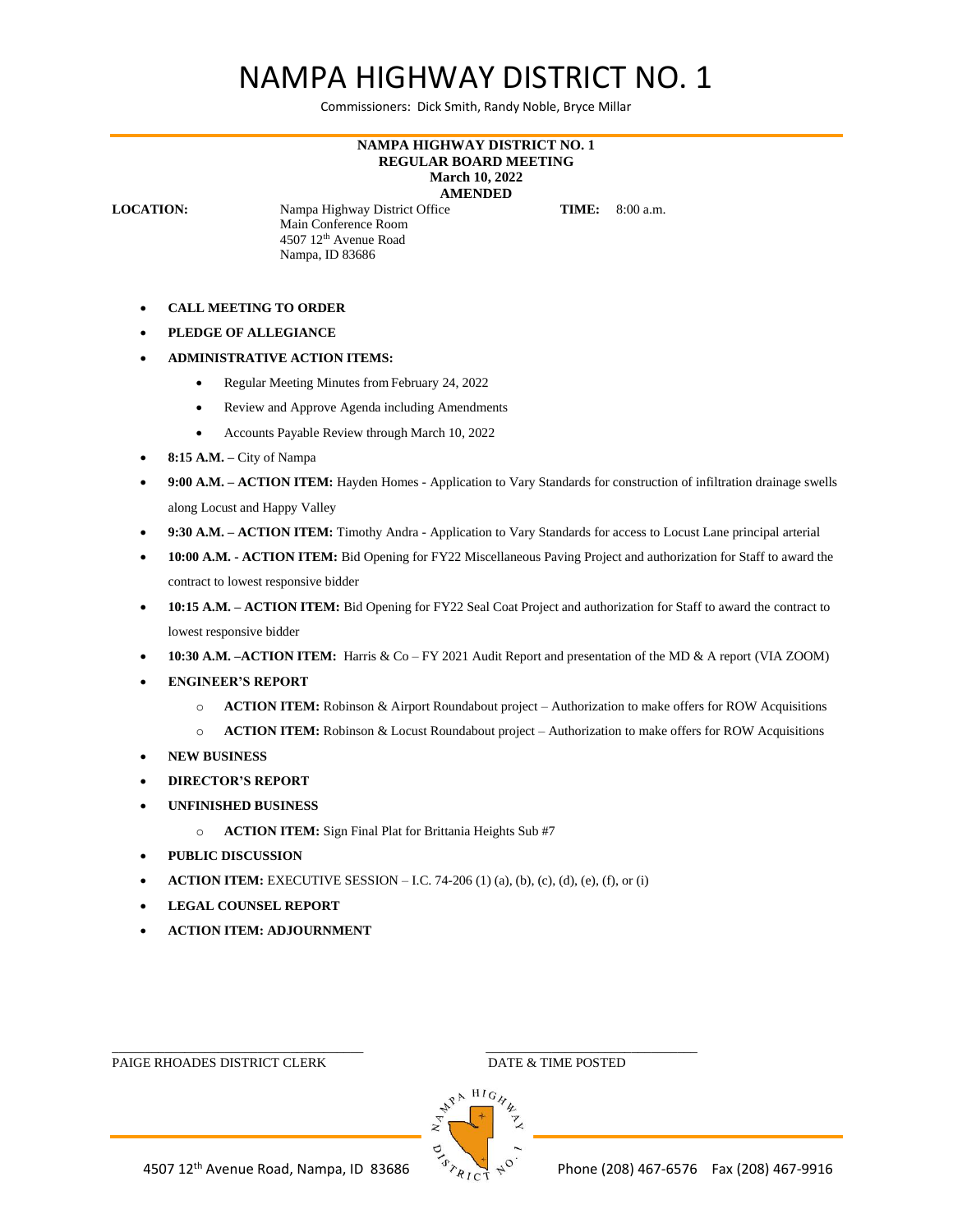## **NAMPA HIGHWAY DISTRICT NO. 1 REGULAR MEETING**

**PRESENT:** Commissioner Dick Smith, Commission Bryce Millar, and Commissioner Randy Noble; Attorney David Wynkoop, Director Devin Muchow, Engineer Nick Lehman; District Clerk Paige Rhoades; Right-of-Way Agent Eddy Thiel; Assistant Engineer Noble Lafferty **GUESTS:** Eric Scheck; Caleb LaClaire; Kevin Craig; Timmy Andra; Olivia Judd; Shane Strick; Monty Mason; Josh Giudice; Tyson Bird

Chairman Dick Smith called the meeting to order at 8:00 a.m. and all present said the Pledge of Allegiance.

Commissioner Millar made a MOTION to approve the Regular Meeting Minutes from February 24, 2022. Commissioner Noble SECONDED the motion. MOTION CARRIED.

Commissioner Noble made a MOTION to approve the agenda as posted. Commissioner Millar SECONDED the motion. MOTION CARRIED.

Commissioner Millar made a MOTION to approve Accounts Payable through March 10, 2022. Commissioner Noble SECONDED the motion. MOTION CARRIED.

ROW Agent Thiel presented the Board with the final plat for Brittania Heights Subdivision. Commissioner Noble made a MOTION to approve and authorize the Chairman to sign the final plat for Brittania Heights Subdivision. Commissioner Millar SECONDED the motion. MOTION CARRIED.

District Engineer Nick Lehman began the Engineer's work report.

For the City of Nampa MOU, Engineer Lehman and Director Muchow discussed with the Board that City of Nampa and NHD staff are working on a new draft of the MOU. Director Muchow advised the Board that he would like to write a letter to cancel the current MOU until the new MOU has been drafted and approved. NHD staff will prepare a letter for Board approval.

For the Middleton & Orchard Signal Project, Engineer Lehman advised the Board that Knife River is finishing up working on the piping and they have started work on the sewer on the west leg of Orchard. Knife River crews have begun working on the road section and are hauling in pit run material. Utility companies have all completed their work except for Intermountain Gas but they have coordinated their work with Knife River. NHD staff has been notified about some property damage in the area. Knife River is looking into the situation.

For Robinson & Locust Roundabout, Engineer Lehman advised the Board that John Hill advised that 2 parcels are done negotiating and he will be preparing the final offer letters next week. One parcel has been sent a letter to remove rocks that were placed in the right-of-way but no response at this time.

For Robinson & Airport Roundabout, Engineer Lehman advised the Board that John Hill met with Parcel #9 to come to an agreement. Property Owner did not accept the offer, John Hill advised the property owner that he has 5 days to respond and if no response John Hill will send a final offer letter.

For the Happy Valley & Victory Surplus Property, Engineer Lehman advised the Board that Robert & Tina Clure will close on the north property on March 16, 2022. The other parcel is out for public agency bids if no response, staff will prepare for the next step in selling of surplus property.

This completed the Engineer's work report.

Director Muchow began his work report.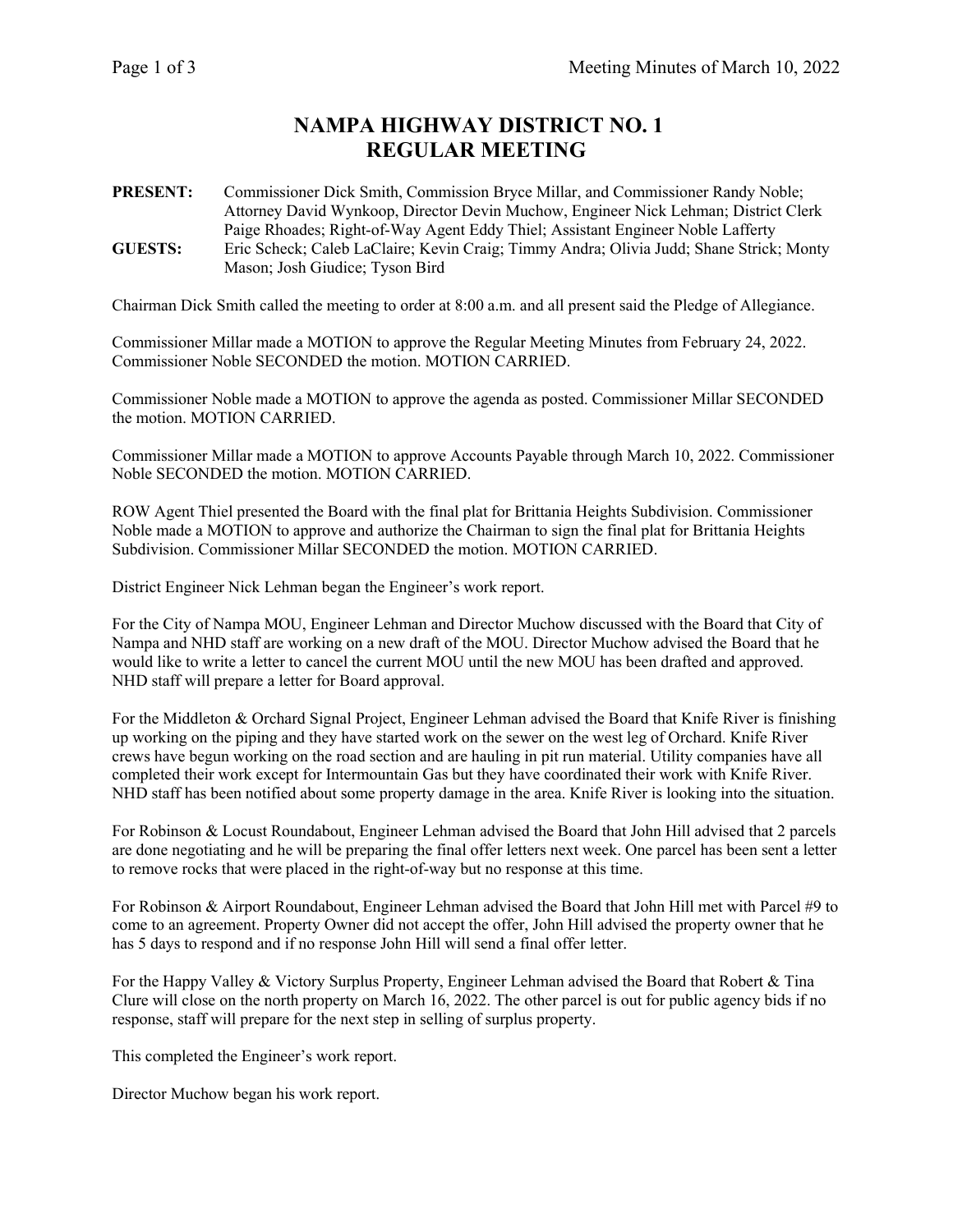Director Muchow presented the Board with the Shop Report.

Director Muchow advised the Board that the Bridge crew is currently working on culvert crossings on Locust Lane.

Director Muchow advised the Board that the Road crew is currently working on grinding Melmont Road between Highway 45 and South Powerline.

At 9:00 a.m., Eric Scheck, Caleb LaClaire and Kevin Craig appeared before the Board to discuss a variance to the standards to allow for construction of infiltration drainage swells along Locust Lane and Happy Valley Road. All three individuals discussed the meaning behind the request. ROW Agent Thiel discussed the standards of the highway district for the Board. Director Muchow stated the reason he feels that NHD should not allow infiltration drainage swells along the edge of pavement. The Board advised that they would like Mr. Scheck and Mr. Craig to look for other options for drainage. Commissioner Noble made a MOTION to table this matter until the next Board meeting on March 31, 2022. Commissioner Millar SECONDED the motion. MOTION CARRIED.

At 9:30 a.m., Timothy Andra, appeared before the Board to discuss a variance to the standards for access to Locust Lane. Mr. Andra advised the Board that he is working on moving part of his business out to this parcel but needs a new commercial access for his trucks to get in and out. ROW Agent Thiel discussed with the Board the proper location for the access. Commissioner Noble made a MOTION to approve the variance to allow access on to Locust Lane subject to a deed restriction. Commissioner Millar SECONDED the motion. MOTION CARRIED.

At 10:00 a.m., Bid Opening for FY2022 Miscellaneous Paving

Chairman Smith announced this portion of the meeting was to publicly open bids for the FY2022 Miscellaneous Paving. He asked Engineer Lehman to open and read the contents of the sealed bid packages, which had been received.

Engineer Lehman opened the bids received in order received, read the names of the bidders, verified the presence of the bid form, and bid bond, and read the bid amounts aloud. The bids were as follows:

|  | Nampa Paving | \$2,447,551.00 |
|--|--------------|----------------|
|--|--------------|----------------|

| Knife River | \$3,058,000.00 |
|-------------|----------------|
|-------------|----------------|

• Idaho Materials \$3,312,893.00

Commissioner Noble made a MOTION for Staff to review the bids and award the contract to the lowest responsive bidder. Commissioner Millar SECONDED the motion. MOTION CARRIED.

At 10:15 a.m., Bid Opening for FY2022 Seal Coat

Chairman Smith announced this portion of the meeting was to publicly open bids for the FY2022 Seal Coat. He asked Engineer Lehman to open and read the contents of the sealed bid packages, which had been received.

Engineer Lehman opened the bids received in order received, read the names of the bidders, verified the presence of the bid form, and bid bond, and read the bid amounts aloud. The bids were as follows:

- Idaho Asphalt  $$1,466,225.00$
- Ergon Asphalt  $$1,313,170.00$

Commissioner Millar made a MOTION for Staff to review the bids and award the contract to the lowest responsive bidder. Commissioner Noble SECONDED the motion. MOTION CARRIED.